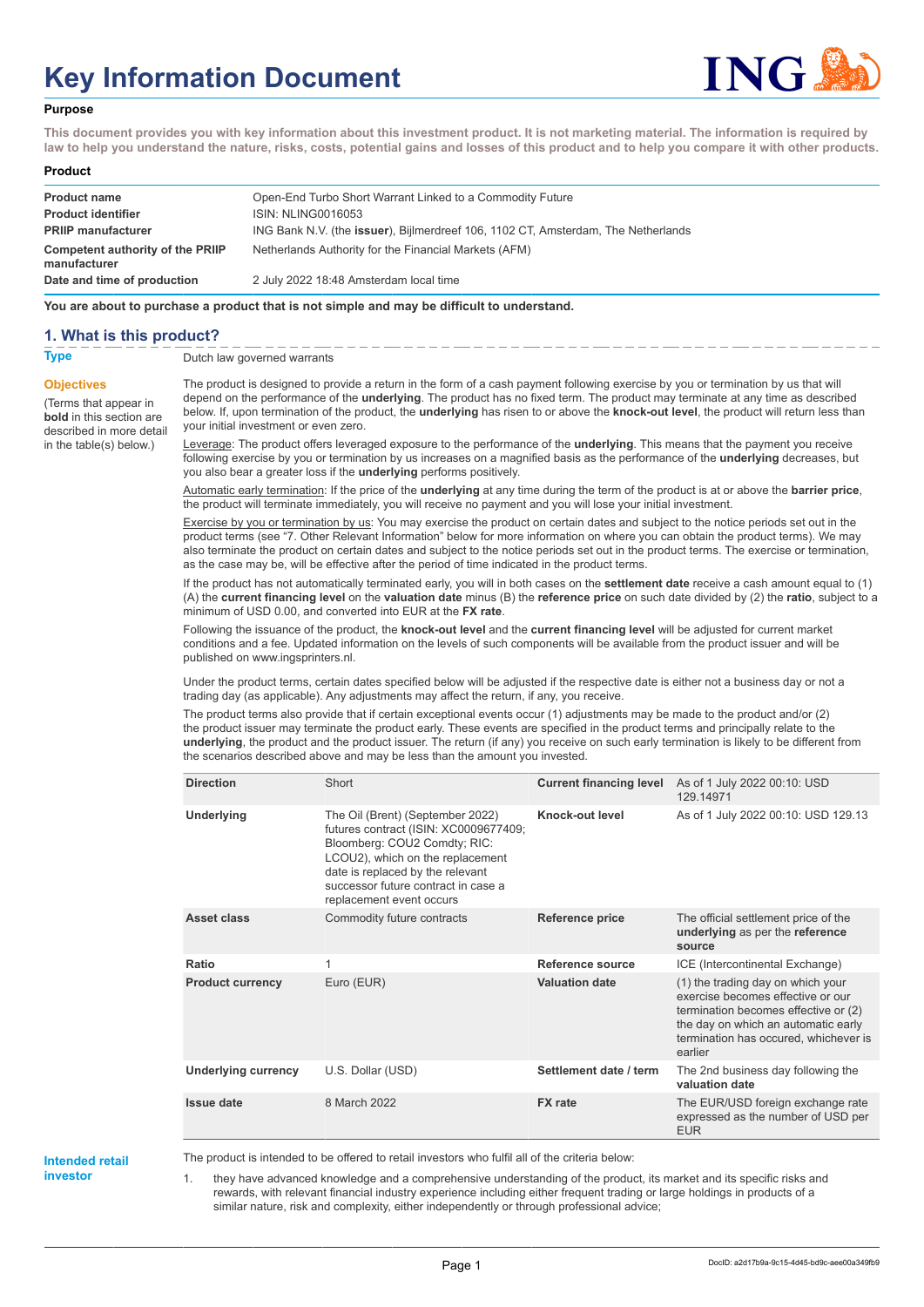- 2. they seek hedging and/or leveraged performance, expect the movement in the underlying to perform in a way that generates a favourable return, have an investment horizon of the recommended holding period specified below and understand that the product may terminate early;
- 3. they accept the risk that the issuer could fail to pay or perform its obligations under the product and they are able to bear a total loss of their investment; and
- 4. they are willing to accept a level of risk to achieve potential returns that is consistent with the summary risk indicator shown below.

The product is not intended to be offered to retail clients who do not fulfil these criteria.

## **2. What are the risks and what could I get in return?**

**Risk indicator**

**Performance scenarios**





**The risk indicator assumes you keep the product for 1 day. The actual risk can vary significantly if you cash in at an early or a later stage and you may get back less.**

The summary risk indicator is a guide to the level of risk of this product compared to other products. It shows how likely it is that the product will lose money because of movements in the markets or because we are not able to pay you.

We have classified this product as 7 out of 7, which is the highest risk class. This rates the potential losses from future performance at a very high level, and poor market conditions are very unlikely to impact our capacity to pay you.

**Be aware of currency risk:** If the currency of your account is different to the currency of this product, you will be exposed to the risk of suffering a loss as a result of the conversion of the currency of the product into the account currency. This risk is not considered in the indicator shown above. Because the product currency is different from the underlying currency, you will be exposed to the risk of suffering a loss if the underlying currency declines in value relative to the product currency.

**Be aware of currency risk:** If (i) the Underlying is traded in a different currency than EUR the unwind amount will be converted to EUR at the prevailing exchange rate which may result in a loss; or (ii) the currency of your account is different from the Currency of the product, you may be exposed to the risk of suffering a loss as a result of the conversion of the Currency of the product into the account currency. Risk (ii) above is not considered in the indicator shown above.

This product does not include any protection from future market performance so you could lose some or all of your investment.

If we are not able to pay you what is owed, you could lose your entire investment.

For detailed information about all risks relating to the product please refer to the risk sections of the prospectus and any supplements thereto as specified in the section "7. Other relevant information" below.

**Market developments in the future cannot be accurately predicted. The scenarios shown are only an indication of some of the possible outcomes based on recent returns. Actual returns could be lower.**

*Investment: EUR 10,000*

| <b>Scenarios</b>           |                                                                           | 1 day                        |  |
|----------------------------|---------------------------------------------------------------------------|------------------------------|--|
|                            |                                                                           | (Recommended holding period) |  |
| Stress scenario            | What you might get back after costs<br>Percentage return (not annualised) | EUR 2,529.96<br>-74.70%      |  |
| Unfavourable scenario      | What you might get back after costs<br>Percentage return (not annualised) | EUR 8.221.31<br>-17.79%      |  |
| <b>Moderate scenario</b>   | What you might get back after costs<br>Percentage return (not annualised) | EUR 9.090.19<br>$-9.10\%$    |  |
| <b>Favourable scenario</b> | What you might get back after costs<br>Percentage return (not annualised) | EUR 10,147.30<br>1.47%       |  |

The average returns shown in the above table are not annualised, which means they may not be comparable to the average returns shown in other key information documents.

This table shows the money you could get back over the next day under different scenarios, assuming that you invest EUR 10,000. The scenarios shown illustrate how your investment could perform. The recommended holding period for this product is less than one year. The figures are therefore not calculated on a per year basis, but for the recommended holding period. Figures in this section and "4. What are the costs?" are therefore not comparable with figures given for products with a recommended holding period of at least one year. The scenarios presented are an estimate of future performance based on evidence from the past on how the value of this investment varies, and are not an exact indicator. What you get will vary depending on how the market performs and how long you keep the product. The stress scenario shows what you might get back in extreme market circumstances, and it does not take into account the situation where we are not able to pay you.

This product cannot be easily cashed in. This means it is difficult to estimate how much you would get back if you cash in before the recommended holding period. You will either be unable to cash in early or you will have to pay high costs or make a large loss if you do so.

The figures shown include all the costs of the product itself, but may not include all the costs that you pay to your advisor or distributor. The figures do not take into account your personal tax situation, which may also affect how much you get back.

Buying this product holds that you think the price of the underlying will decrease.

Your maximum loss would be that you will lose your investment.

### **3. What happens if ING Bank N.V. is unable to pay out?**